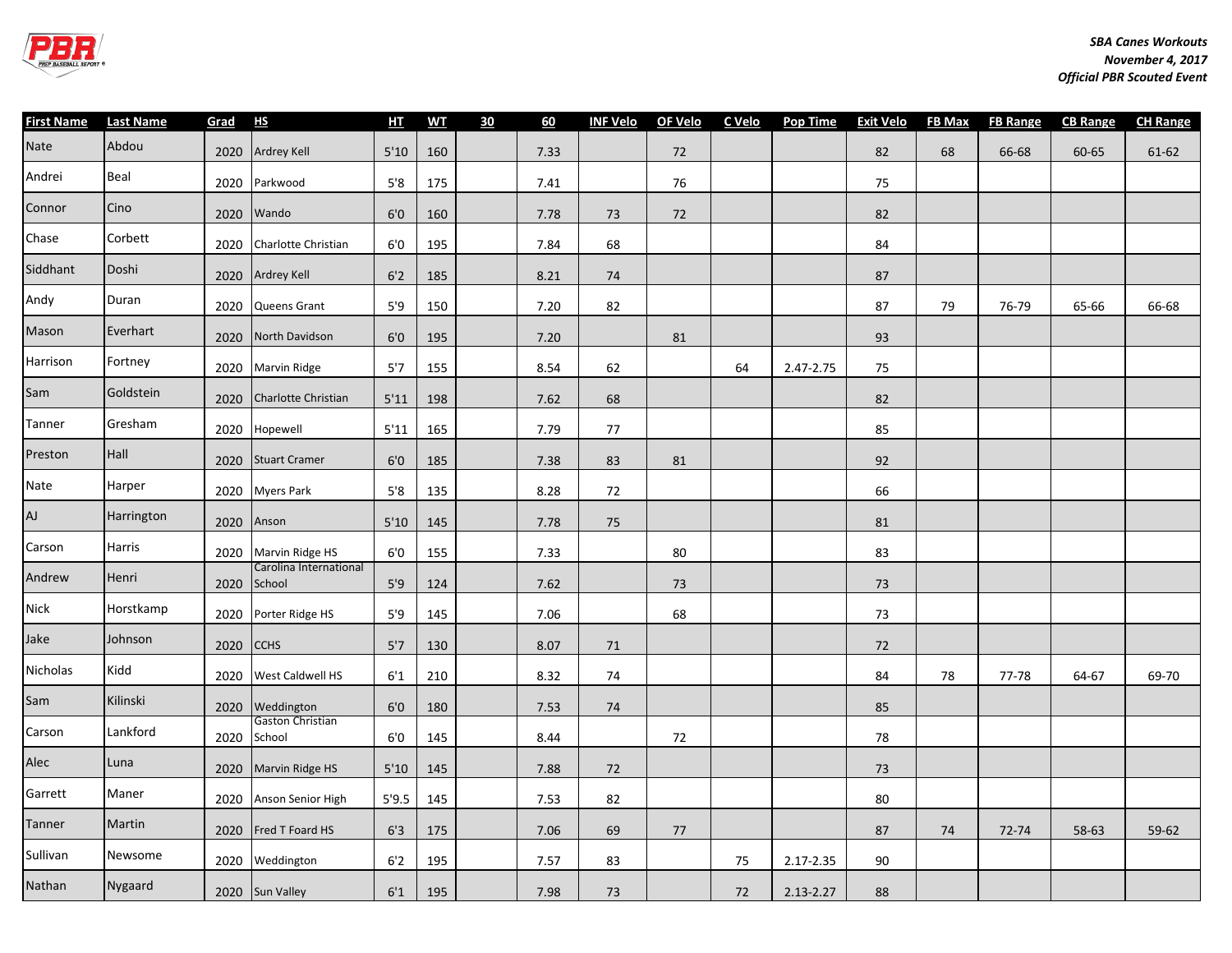

| First Name    | <b>Last Name</b> | Grad | H <sub>S</sub>                      | HT     | <b>WT</b> | 30 | 60   | <b>INF Velo</b> | OF Velo | C Velo | <b>Pop Time</b> | <b>Exit Velo</b> | FB Max | <b>FB Range</b> | <b>CB Range</b> | <b>CH Range</b> |
|---------------|------------------|------|-------------------------------------|--------|-----------|----|------|-----------------|---------|--------|-----------------|------------------|--------|-----------------|-----------------|-----------------|
| Ryan          | Onson            |      | 2020 Sun Valley                     | 5'10   | 145       |    | 7.70 | 78              |         |        |                 | 78               | 79     | 78-79           | 68-70           | 67-69           |
| Anish         | Patel            |      | 2020 Lincoln Charter School         | 5'4    | 110       |    | 8.26 | 63              |         |        |                 | 65               |        |                 |                 |                 |
| Joshua        | Schwartz         | 2020 | Marvin Ridge HS                     | 5'10   | 155       |    | 7.74 | 70              |         |        |                 | 80               |        |                 |                 |                 |
| <b>Blaise</b> | Smith            | 2020 | <b>Hickory Ridge HS</b>             | 5'11   | 150       |    | 7.67 | 66              | 73      |        |                 | 86               | 75     | 74-75           | 61-62           | 70-71           |
| Andrew        | Stiffel          | 2020 | Cox Mill HS                         | 5'9    | 155       |    | 7.93 | 68              |         | 65     | 2.42-2.57       | 69               | 62     | 61-62           | 60-61           | 57-58           |
| Colton        | Stotler          | 2020 | West Wilkes HS                      | 5'11   | 175       |    | 7.34 | 79              |         |        |                 | L-84 R-84        |        |                 |                 |                 |
| Kaden         | Swaim            | 2020 | Oak Grove HS                        | 6'0    | 185       |    | 8.12 | 72              |         | 73     | 2.27-2.31       | 84               | 78     | 77-78           | 59-61           | 70-72           |
| Jordan        | Thalacker        | 2020 | Marvin Ridge HS                     | 6'0    | 167       |    | 7.83 |                 | 72      |        |                 | 83               |        |                 |                 |                 |
| Wes           | Turley           | 2020 | Charlotte Christian                 | 5'10   | 148       |    | 6.96 |                 | 78      |        |                 | 82               |        |                 |                 |                 |
| Gavin         | Whitener         | 2020 | <b>Concord First Assembly</b>       | 5'9    | 130       |    | 8.03 |                 | 70      |        |                 | 74               |        |                 |                 |                 |
| Cole          | Williams         |      | 2020 Myers Park HS                  | 5'11.5 | 170       |    | 7.24 |                 | 70      |        |                 | 78               |        |                 |                 |                 |
| Aiden         | Wilson           | 2020 | Charlotte Christian<br>School       | 5'10   | 160       |    | 7.85 | 73              |         |        |                 | 84               |        |                 |                 |                 |
| Ethan         | Zulueta          | 2020 | Weddington HS                       | 5'9    | 145       |    | 7.92 | 75              |         |        |                 | 73               | 68     | 67-68           | 59-60           | 59-60           |
| <b>Nick</b>   | Alderfer         | 2021 | Cox Mill HS                         | 5'10   | 145       |    | 7.38 | 76              |         |        |                 | 78               |        |                 |                 |                 |
| Davis         | Al-Hussaini      | 2021 | Lincoln Charter School              | 6'0    | 170       |    | 7.60 | 69              |         |        |                 | 77               |        |                 |                 |                 |
| <b>Nick</b>   | Al-Hussaini      | 2021 | Lincoln Charter School              | 5'8    | 145       |    | 7.94 | 72              |         |        |                 | 80               |        |                 |                 |                 |
| Cody          | Batchelor        | 2021 | Ardrey Kell HS                      | 5'5    | 133       |    | 7.84 | 69              |         |        |                 | 72               |        |                 |                 |                 |
| Jack          | <b>Bowling</b>   | 2021 | Davidson Day School                 | 6'0    | 175       |    | 7.78 | 63              |         |        |                 | 80               |        |                 |                 |                 |
| Hayden        | <b>Brandon</b>   | 2021 | Charlotte Christian                 | 5'7    | 130       |    | 7.43 | 75              |         |        |                 | 68               |        |                 |                 |                 |
| Adrian        | Bundy            | 2021 | West Florence HS                    | 5'5    | 125       |    | 8.52 | 70              |         | 64     | 2.21-2.31       | 72               | 70     | 69-70           |                 | 59-60           |
| Jack          | Cusick           | 2021 | Hough HS                            | 5'2    | 125       |    | 8.41 | 60              |         |        |                 | L-58 R-63        |        |                 |                 |                 |
| Jake          | Dameron          |      | 2021 Jay M. Robinson HS             | 5'8    | 132       |    | 7.81 | 72              |         |        |                 | 77               |        |                 |                 |                 |
| CJ            | Faulkenberry     |      | 2021 Weddington                     | 5'10   | 150       |    | 7.23 | 80              |         |        |                 | 83               |        |                 |                 |                 |
| Cole          | Fuqua            | 2021 | Charlotte Christian                 | 6'1    | 175       |    | 7.58 |                 |         |        |                 | 79               |        |                 |                 |                 |
| Hampton       | Gilchrist        |      | Southlake Christian<br>2021 Academy | 6'1    | 188       |    | 7.21 |                 | 71      |        |                 | 89               |        |                 |                 |                 |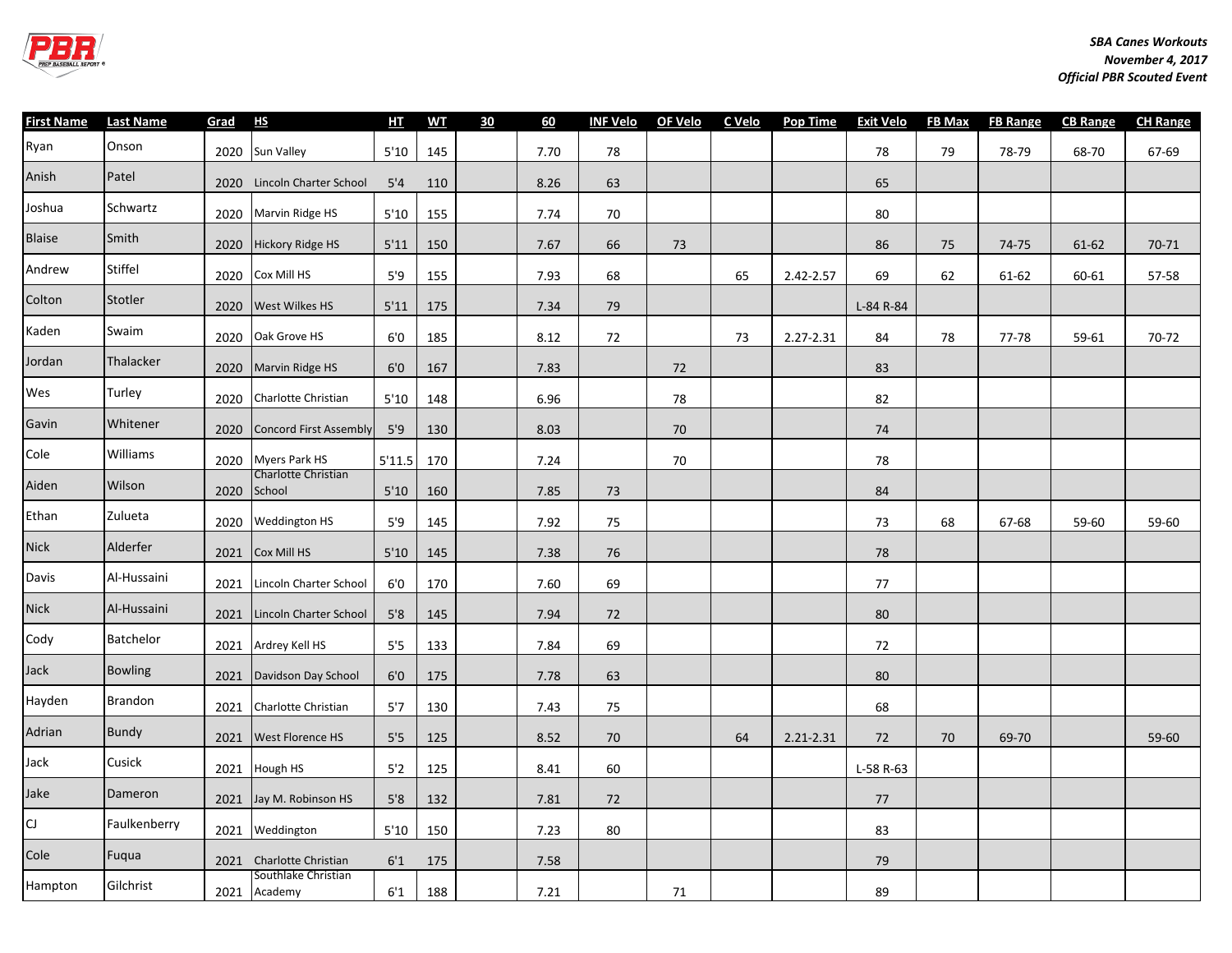

| <b>First Name</b> | <b>Last Name</b> | Grad | HS                                       | H <sub>I</sub> | <b>WT</b> | 30   | 60   | <b>INF Velo</b> | OF Velo C Velo |    | <b>Pop Time</b> | <b>Exit Velo</b> | <b>FB Max</b> |       | FB Range CB Range CH Range |       |
|-------------------|------------------|------|------------------------------------------|----------------|-----------|------|------|-----------------|----------------|----|-----------------|------------------|---------------|-------|----------------------------|-------|
| Donovan           | Henkel           | 2021 | <b>Charlotte Catholic</b>                | 5'5            | 119       | 4.58 |      | 66              | 67             |    |                 | 74               |               |       |                            |       |
| Nik               | Mezzanotte       | 2021 | Trinity Byrnes<br><b>Collegiate Prep</b> | 6'0            | 185       |      | 8.03 |                 | 71             |    |                 | 75               |               |       |                            |       |
| Alex              | Morrison         | 2021 | <b>YCHS</b>                              | 5'6            | 132       |      | 8.20 |                 | 63             |    |                 | 72               |               |       |                            |       |
| John              | Newton           | 2021 | Cuthbertson HS                           | 5'10           | 153       |      | 7.31 | 80              |                |    |                 | 86               |               |       |                            |       |
| Tyler             | Odell            | 2021 | <b>Chester HS</b>                        | 5'9            | 125       |      | 8.56 | 64              |                | 62 | 2.49-2.67       | 73               |               |       |                            |       |
| Ethan             | Regan            | 2021 | Hough HS                                 | 5'7            | 150       |      | 7.71 |                 | 69             |    |                 | 68               | 71            | 69-71 | 66-67                      | 64-68 |
| Kyle              | Rucker           | 2021 | Northside                                | 5'5            | 128       | 4.46 |      | 58              | 69             |    |                 | 73               | 64            | 62-64 |                            |       |
| Jared             | Ryan             | 2021 | Lake Norman Charter                      | 6'0            | 140       | 4.52 |      | 72              |                |    |                 | 70               | 73            | 72-73 |                            |       |
| Joseph            | Slattery         | 2021 | Providence Day School                    | 5'9            | 150       |      | 7.66 | 72              |                |    |                 | L-68 R-77        |               |       |                            |       |
| Connor            | Tucker           |      | 2021 West Stanly HS                      | 5'7            | 165       |      | 8.59 |                 | 65             |    |                 | $77$             |               |       |                            |       |
| Caleb             | Avery            |      | 2022 Banks Trail MS                      | 6'1            | 190       | 4.78 |      | 66              | 67             |    |                 | 80               |               |       |                            |       |
| Landon            | Carr             | 2022 | Cuthbertson MS                           | 5'3            | 115       | 4.70 |      | 64              | 66             |    |                 | 65               | 63            | 60-63 |                            |       |
| Carter            | Chapman          |      | 2022 Sun Valley MS                       | 5'6            | 90        | 4.83 |      | 48              | 53             |    |                 | 57               |               |       |                            |       |
| Michael           | Colonna          | 2022 | Weddington                               | 6'1            | 165       | 4.24 |      | 73              | 75             |    |                 | 77               |               |       |                            |       |
| Will              | <b>Dawkins</b>   | 2022 | <b>Richmond Senior</b>                   | 6'             | 190       | 5.08 |      | 68              | 60             |    |                 | 78               | 63            | 62-63 |                            |       |
| Carson            | Dunlap           |      | 2022 Covenant Day                        | 5'7            | 140       | 4.56 |      | $70\,$          |                |    |                 | 72               | 70            | 69-70 |                            |       |
| Alwin             | Duran            | 2022 | Our Lady of the<br>Assumption            | 5'6            | 125       | 4.34 |      | 68              | 66             |    |                 | 79               |               |       |                            |       |
| Maddux            | Franklin         | 2022 | <b>Bailey MS</b>                         | 5'10           | 125       | 4.30 |      |                 | 68             |    |                 | 78               | 70            | 69-70 |                            |       |
| Everette          | Harris           | 2022 | Charlotte Christian<br>School            | 5'11           | 128       | 4.67 |      | 68              | 69             |    |                 | 72               | 69            | 68-69 |                            |       |
| Carson            | Hegele           | 2022 | Cuthbertson MS                           | 5'8            | 125       | 4.27 |      | 70              | 69             |    |                 | 73               |               |       |                            |       |
| Quinn             | Hilligoss        | 2022 | <b>Cuthbertson MS</b>                    | 5'6            | 106       | 4.77 |      |                 | 60             |    |                 | 64               | 59            | 57-59 |                            |       |
| Luke              | Holland          |      | 2022 Bailey MS                           | 5'8            | 130       | 4.37 |      | 68              | 70             |    |                 | 69               | 64            | 58-64 |                            |       |
| Blake             | Hollar           | 2022 | Lincoln Charter School                   | 5'8            | 135       | 4.81 |      |                 | 66             |    |                 | L-74 R-71        | 66            | 65-66 |                            |       |
| Colby             | Humphries        | 2022 | Crest MS                                 | 5'4            | 110       | 4.76 |      | 63              | 66             | 62 | 2.34-2.50       | 75               | 66            | 65-66 |                            |       |
| Andrew            | Key              |      | 2022 Hickory Ridge MS                    | 5'3            | 130       | 5.39 |      | 50              |                |    |                 | 63               |               |       |                            |       |